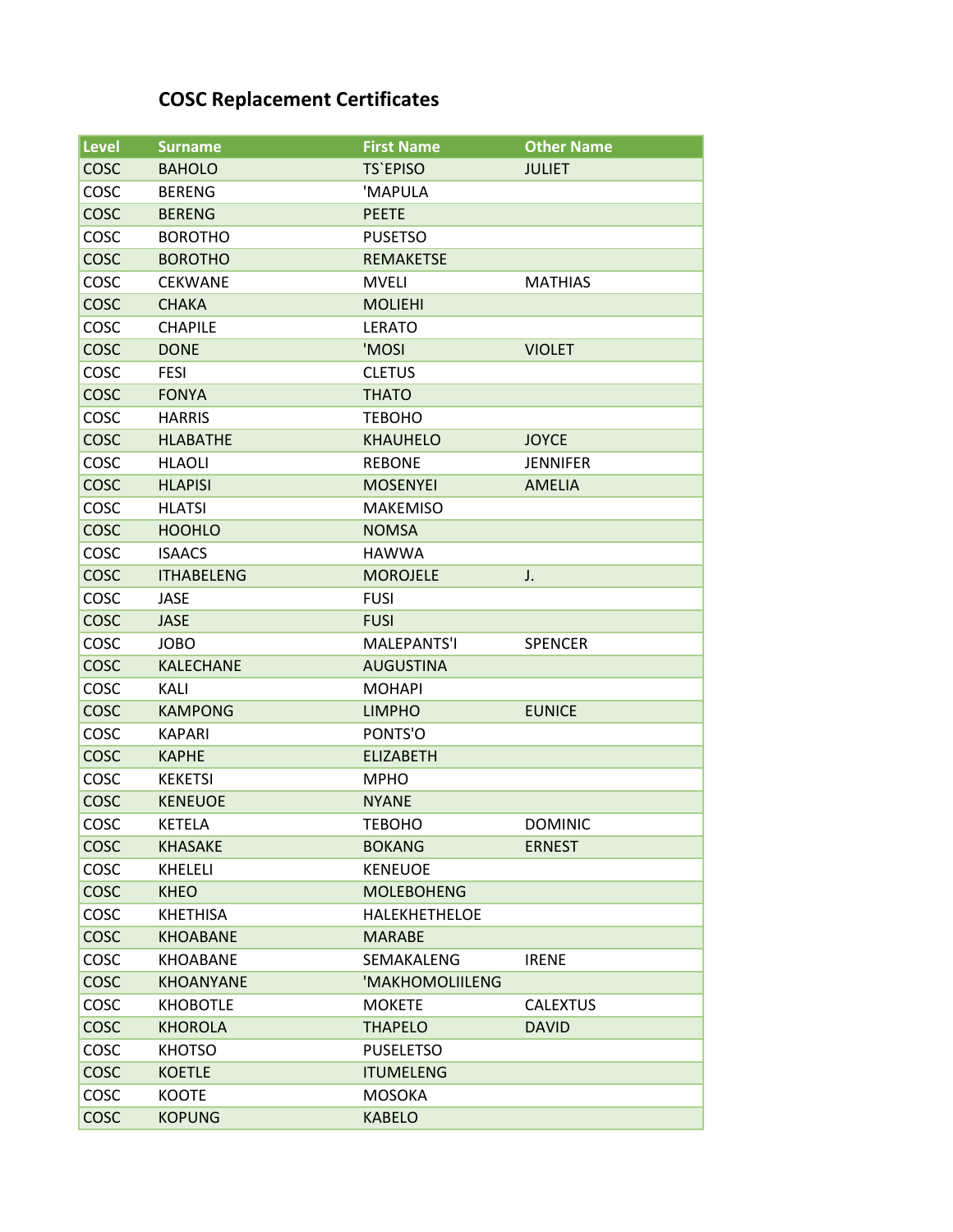| COSC        | <b>KOSE</b>         | <b>MOTSELISI</b>     |                  |
|-------------|---------------------|----------------------|------------------|
| COSC        | LEBESA              | <b>MOEKETSI</b>      | <b>JUSTICE</b>   |
| COSC        | <b>LEBESE</b>       | <b>TSEPISO</b>       |                  |
| COSC        | <b>LECHESA</b>      | <b>LITLHARE</b>      | <b>JEANETT</b>   |
| COSC        | <b>LECHESA</b>      | <b>PABALLO</b>       | PETER PATRICK    |
| COSC        | <b>LEFISA</b>       | <b>LERATA</b>        | <b>EDWARD</b>    |
| COSC        | LEHANA              | <b>MATLOU</b>        | <b>CALEXTINA</b> |
| <b>COSC</b> | <b>LEKHANYA</b>     | <b>GERALDINE</b>     | M                |
| COSC        | LEKHANYA            | <b>LITHEBE</b>       |                  |
| COSC        | <b>LEKHATLA</b>     | <b>POTSO</b>         | <b>AGNES</b>     |
| COSC        | <b>LEKOLA</b>       | <b>RETSEPILE</b>     |                  |
| COSC        | <b>LELALA</b>       | <b>THEBE</b>         |                  |
| COSC        | LELUMA              | <b>NEO</b>           |                  |
| COSC        | LENTS'O             | 'MAKALI              |                  |
| COSC        | LENYATSA            | <b>POLO</b>          | <b>ADELA</b>     |
| COSC        | <b>LEPHEANE</b>     | <b>LEHLOHONOLO</b>   |                  |
| COSC        | <b>LEPHOI</b>       | <b>BOHLOKOA</b>      |                  |
| <b>COSC</b> | <b>LESEE</b>        | <b>NTHABISENG</b>    |                  |
| COSC        | <b>LESEI</b>        | <b>TS'EPANG</b>      |                  |
| <b>COSC</b> | <b>LESHOELE</b>     | <b>LESHOELE</b>      |                  |
| COSC        | <b>LETHAHA</b>      | <b>TEBOHO</b>        | <b>PETROS</b>    |
| COSC        | <b>LETHEPA</b>      | <b>NTHABISENG</b>    |                  |
| COSC        | <b>LETHOKO</b>      | <b>MOLIBELI</b>      | <b>RICHARD</b>   |
| COSC        | <b>LETHOKO</b>      | <b>TUMELLO</b>       |                  |
| COSC        | <b>LETSATSI</b>     | <b>RETSELISITSOE</b> |                  |
| COSC        | LETS'ELA            | <b>GERTRUDE</b>      |                  |
| COSC        | <b>LETSIE</b>       | <b>LEKHOTLA</b>      | <b>MICHAEL</b>   |
| COSC        | <b>LETSIE</b>       | <b>MOSHOESHOE</b>    |                  |
| COSC        | <b>LETSOTA</b>      | QOSO                 | LA               |
| COSC        | <b>LETUKA</b>       | <b>TANKI</b>         | <b>EDWARD</b>    |
| COSC        | <b>LETUKA</b>       | <b>TEBOHO</b>        |                  |
| COSC        | <b>LEUTA</b>        | <b>BALONE</b>        | <b>COSMAS</b>    |
| COSC        | LIKHOJANE           | <b>LITEBOHO</b>      |                  |
| COSC        | <b>LIPHOLO</b>      | NTS'IUOA             |                  |
| COSC        | <b>LITABE</b>       | <b>AGNES</b>         | <b>MOELO</b>     |
| COSC        | <b>LITHA</b>        | <b>TSEPANG</b>       |                  |
| COSC        | LUMISI              | <b>MAPITI</b>        |                  |
| COSC        | <b>MABULA</b>       | <b>THAKANE</b>       | <b>ELIZABETH</b> |
| COSC        | <b>MACHACHAMISE</b> | <b>MAMMOTSENG</b>    |                  |
| COSC        | <b>MADUNA</b>       | <b>NTSEPASE</b>      |                  |
| COSC        | <b>MAETSO</b>       | <b>MOTS'ELISI</b>    | <b>LUCIA</b>     |
| <b>COSC</b> | MAFA                | <b>ZACHARIA</b>      | <b>BOI</b>       |
| COSC        | <b>MAFANTI</b>      | MATS`ELISO           | <b>CHRISTINA</b> |
| COSC        | <b>MAFATLE</b>      | <b>LIAKAE</b>        |                  |
| COSC        | <b>MAFISA</b>       | <b>ROSE</b>          | <b>KHOPOTSO</b>  |
| COSC        | <b>MAFOEA</b>       | <b>MONTS'ENG</b>     | <b>JULIA</b>     |
| COSC        | <b>MAHAE</b>        | SOPHIA               | JEANET           |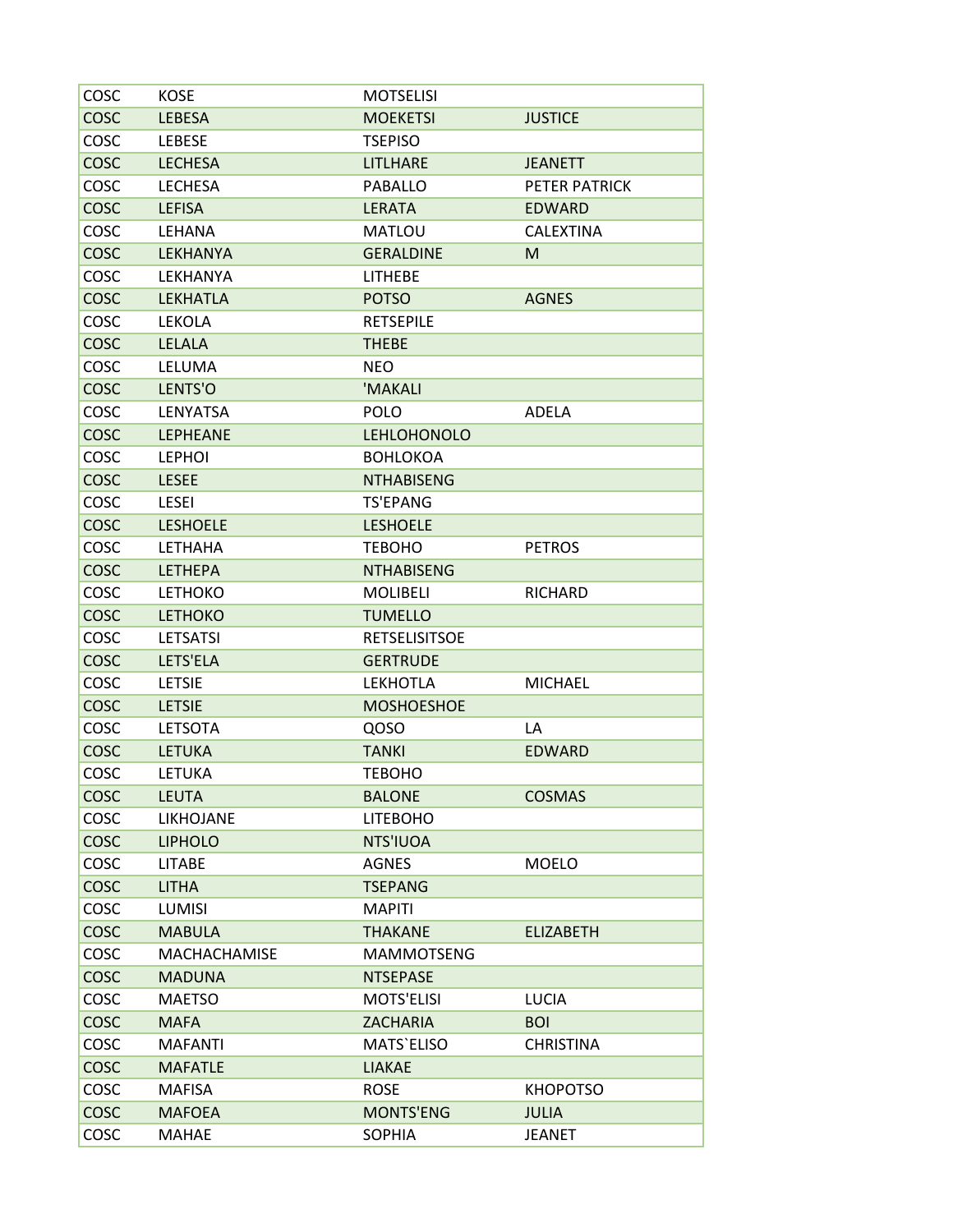| <b>COSC</b> | <b>MAHAMO</b>      | <b>MALEROLE</b>    | <b>MARY</b>      |
|-------------|--------------------|--------------------|------------------|
| COSC        | MAHANA             | <b>POLOKO</b>      |                  |
| COSC        | <b>MAHASE</b>      | <b>KEKETSO</b>     |                  |
| COSC        | <b>MAHASE</b>      | <b>MATS'ELISO</b>  |                  |
| COSC        | <b>MAHLO</b>       | <b>MOLIBELI</b>    | <b>ORIGEN</b>    |
| COSC        | <b>MAIME</b>       | <b>MORAKANE</b>    |                  |
| COSC        | <b>MAJALLE</b>     | <b>MOSITO</b>      | <b>OSCAR</b>     |
| COSC        | MAKAAKA            | <b>THABO</b>       |                  |
| COSC        | <b>MAKAKANE</b>    | <b>MALEHLOA</b>    | E.               |
| COSC        | <b>MAKARA</b>      | <b>PALESA</b>      |                  |
| <b>COSC</b> | <b>MAKATILE</b>    | <b>MOTANG</b>      | LAETITIA         |
| COSC        | <b>MAKATSE</b>     | LILLO              |                  |
| COSC        | <b>MAKAU</b>       | <b>CLEMENTINAH</b> |                  |
| COSC        | <b>MAKHABA</b>     | <b>LERATO</b>      |                  |
| COSC        | <b>MAKHEBESELA</b> | <b>MOKOATSI</b>    | <b>WILLIAM</b>   |
| COSC        | <b>MAKHETHA</b>    | TS'EPO             |                  |
| COSC        | <b>MAKHOALI</b>    | <b>LEHLOHONOLO</b> | <b>DOMINICA</b>  |
| COSC        | <b>MAKHOANA</b>    | MAKAMOHELO         |                  |
| COSC        | <b>MAKHUTLA</b>    | <b>MEFANE</b>      |                  |
| COSC        | <b>MAKOAE</b>      | <b>LIKHAPHA</b>    |                  |
| COSC        | <b>MAKOLANA</b>    | <b>MANTOA</b>      |                  |
| COSC        | MALAKE             | <b>MOTHEPANE</b>   |                  |
| COSC        | <b>MALATALIANA</b> | <b>MOTHEPANE</b>   |                  |
| COSC        | <b>MALEFANE</b>    | <b>TEBOHO</b>      |                  |
| COSC        | 'MALEI             | <b>MOFOKENG</b>    |                  |
| COSC        | <b>MALIBENG</b>    | <b>MOTHEBA</b>     | <b>ROSE</b>      |
| <b>COSC</b> | <b>MANYELI</b>     | <b>SEKHAMETSI</b>  | <b>MILLISENT</b> |
| COSC        | <b>MAPENA</b>      | <b>KATISO</b>      | PHILLIP          |
| COSC        | <b>MAPETLA</b>     | <b>THABISO</b>     |                  |
| COSC        | <b>MAPHEPHE</b>    | <b>KOPANO</b>      |                  |
| COSC        | <b>MAPHOMOLO</b>   | <b>THANDI</b>      |                  |
| COSC        | <b>MAPHOTSA</b>    | <b>MOIPONE</b>     |                  |
| COSC        | <b>MARUMO</b>      | 'MAJOALANE         | <b>EVODIA</b>    |
| COSC        | MASEKA             | <b>NTHATUOA</b>    |                  |
| COSC        | <b>MASELELA</b>    | <b>RETHABILE</b>   |                  |
| COSC        | MASITHELA          | <b>MOTSEOA</b>     |                  |
| COSC        | <b>MASITHELA</b>   | <b>THABO</b>       | <b>ARCHIBOLD</b> |
| COSC        | <b>MASOABI</b>     | <b>ITHABELENG</b>  |                  |
| <b>COSC</b> | <b>MATEE</b>       | <b>THAMAE</b>      | <b>ESDORA</b>    |
| COSC        | MATEKOA            | 'MAMONYANE         |                  |
| <b>COSC</b> | MATELA             | <b>TLHOBOHANO</b>  | <b>CONSTANCE</b> |
| COSC        | <b>MATETE</b>      | <b>KELETSO</b>     |                  |
| COSC        | <b>MATETE</b>      | 'MATOTA            |                  |
| COSC        | <b>MATETE</b>      | <b>NKAU</b>        | <b>BERNAD</b>    |
| COSC        | <b>MATETE</b>      | <b>NTHOMENG</b>    | <b>LYDIA</b>     |
| COSC        | <b>MATETE</b>      | <b>NTJOETSO</b>    |                  |
| COSC        | MATHEALIRA         | <b>TEBOHO</b>      |                  |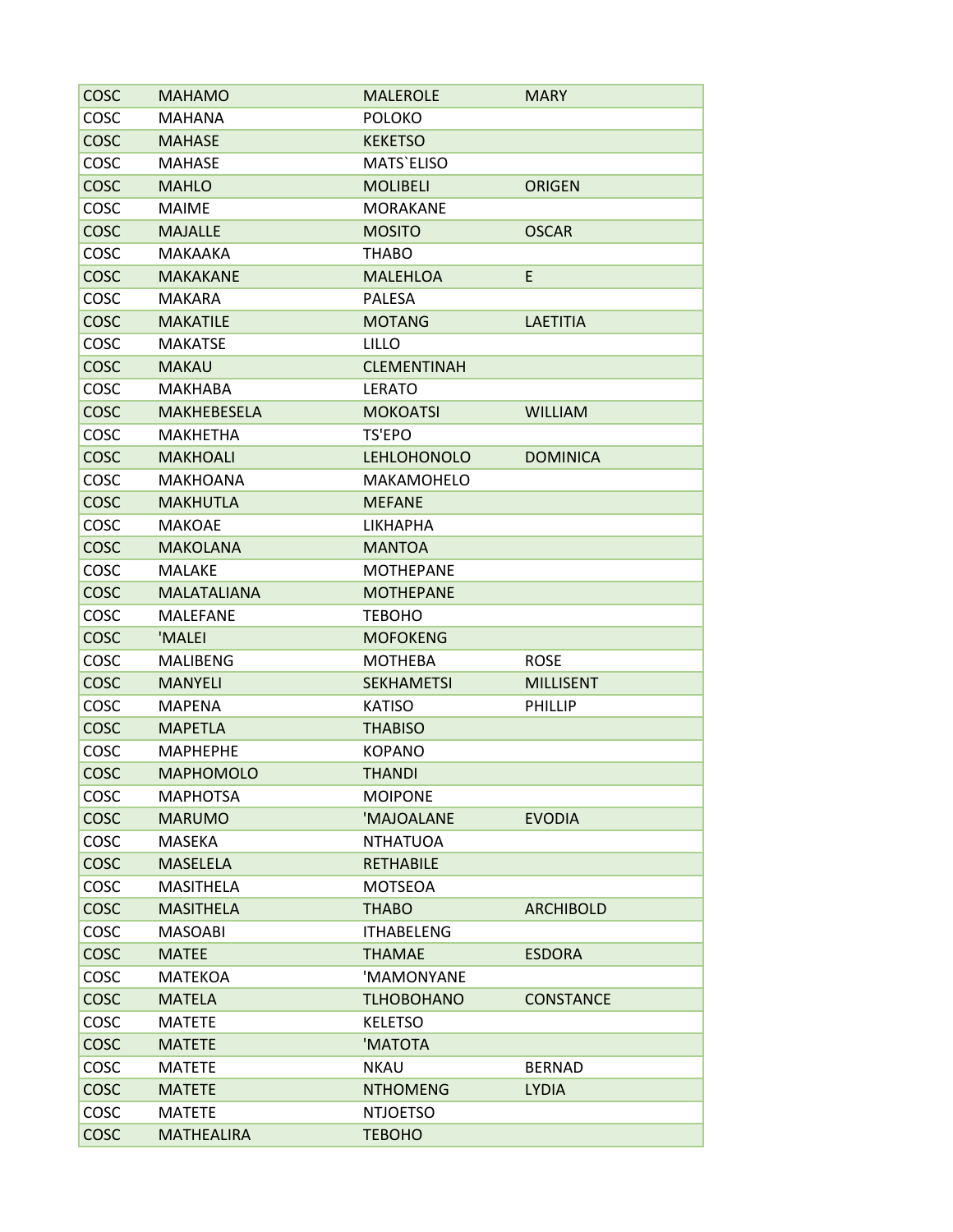| COSC        | <b>MATHETSE</b>   | <b>LINEO</b>       | AGNES            |
|-------------|-------------------|--------------------|------------------|
| <b>COSC</b> | <b>MATHIBA</b>    | <b>NKAO</b>        | <b>ARNOLD</b>    |
| COSC        | 'MATLI            | 'MALYDIA           | <b>THERESIA</b>  |
| <b>COSC</b> | <b>MATLOSA</b>    | <b>MANKOANA</b>    |                  |
| COSC        | <b>MATSAU</b>     | <b>TSEKO</b>       | <b>ELVIS</b>     |
| <b>COSC</b> | <b>MATSEPE</b>    | <b>TSIETSO</b>     |                  |
| COSC        | <b>MATSIPA</b>    | <b>THATO</b>       |                  |
| COSC        | <b>MATSOBANE</b>  | <b>MASECHABA</b>   |                  |
| COSC        | <b>MAY</b>        | <b>NTSIUOA</b>     | <b>CECILIA</b>   |
| COSC        | <b>MAYEKISO</b>   | <b>TANKISO</b>     | A                |
| COSC        | 'MEKELELI         | <b>REITUMETSE</b>  |                  |
| COSC        | <b>METSING</b>    | <b>THABO</b>       |                  |
| COSC        | <b>MNTAMBO</b>    | <b>LINDIWE</b>     | <b>ROSE</b>      |
| COSC        | <b>MOALOSI</b>    | <b>SEBUENG</b>     |                  |
| COSC        | МОСНОСНОКО        | <b>THABISO</b>     |                  |
| COSC        | <b>MOEJANE</b>    | <b>MANTSALI</b>    |                  |
| COSC        | <b>MOEKETSI</b>   | LESIKARA           | EDMOND           |
| COSC        | <b>MOEKETSI</b>   | <b>SECHABA</b>     |                  |
| COSC        | <b>MOEKETSI</b>   | <b>THABO</b>       |                  |
| COSC        | <b>MOELETSI</b>   | <b>MOTS'ELISI</b>  | <b>AGNES</b>     |
| COSC        | <b>MOFAMA</b>     | <b>KAMOHELO</b>    |                  |
| COSC        | <b>MOFOMOBE</b>   | <b>MOOKHO</b>      |                  |
| COSC        | <b>MOHAI</b>      | <b>TSOANELO</b>    |                  |
| COSC        | <b>MOHANOE</b>    | <b>MORAKANE</b>    | <b>GLODIA</b>    |
| COSC        | <b>MOHAPI</b>     | <b>BATAUNG</b>     |                  |
| COSC        | <b>MOHAPI</b>     | <b>PHUTHANG</b>    | <b>PHILLIP</b>   |
| COSC        | <b>MOHOLI</b>     | <b>LESHOATHI</b>   | <b>EMMANUEL</b>  |
| COSC        | <b>MOILOA</b>     | <b>CORINA</b>      |                  |
| COSC        | <b>MOJAKI</b>     | <b>NTHABISENG</b>  | <b>ESTHER</b>    |
| <b>COSC</b> | <b>MOJI</b>       | <b>LEMPHANE</b>    | <b>ALEXANDER</b> |
| COSC        | <b>MOKAKE</b>     | <b>MOLIBELI</b>    | <b>FRANK</b>     |
| COSC        | <b>MOKHATLA</b>   | <b>IKETLENG</b>    |                  |
| COSC        | <b>MOKHATLA</b>   | <b>IKETLENG</b>    |                  |
| COSC        | <b>MOKHELE</b>    | <b>MPHO</b>        | <b>ERNESTINA</b> |
| COSC        | <b>MOKHELE</b>    | <b>MPHO</b>        |                  |
| COSC        | <b>MOKHETHI</b>   | <b>MAMPASI</b>     | <b>ERNESTINA</b> |
| COSC        | <b>MOKHONATSI</b> | <b>LEHLOHONOLO</b> |                  |
| COSC        | <b>MOKHOTHU</b>   | <b>THABO</b>       | <b>MICHAEL</b>   |
| COSC        | <b>MOKOENEHI</b>  | <b>QHOBELA</b>     |                  |
| COSC        | <b>MOKOPI</b>     | <b>THABO</b>       |                  |
| COSC        | <b>MOKOPOTSA</b>  | <b>ITUMELENG</b>   |                  |
| COSC        | <b>MOLAPO</b>     | <b>LEWANIKA</b>    |                  |
| COSC        | <b>MOLAPO</b>     | <b>MOSA</b>        | <b>PATRICIA</b>  |
| COSC        | <b>MOLAPO</b>     | <b>NTOETSE</b>     |                  |
| COSC        | <b>MOLAPO</b>     | <b>PEETE</b>       | <b>PETER</b>     |
| COSC        | <b>MOLATI</b>     | <b>MOSHE</b>       |                  |
| COSC        | <b>MOLATSELI</b>  | <b>MATHABO</b>     |                  |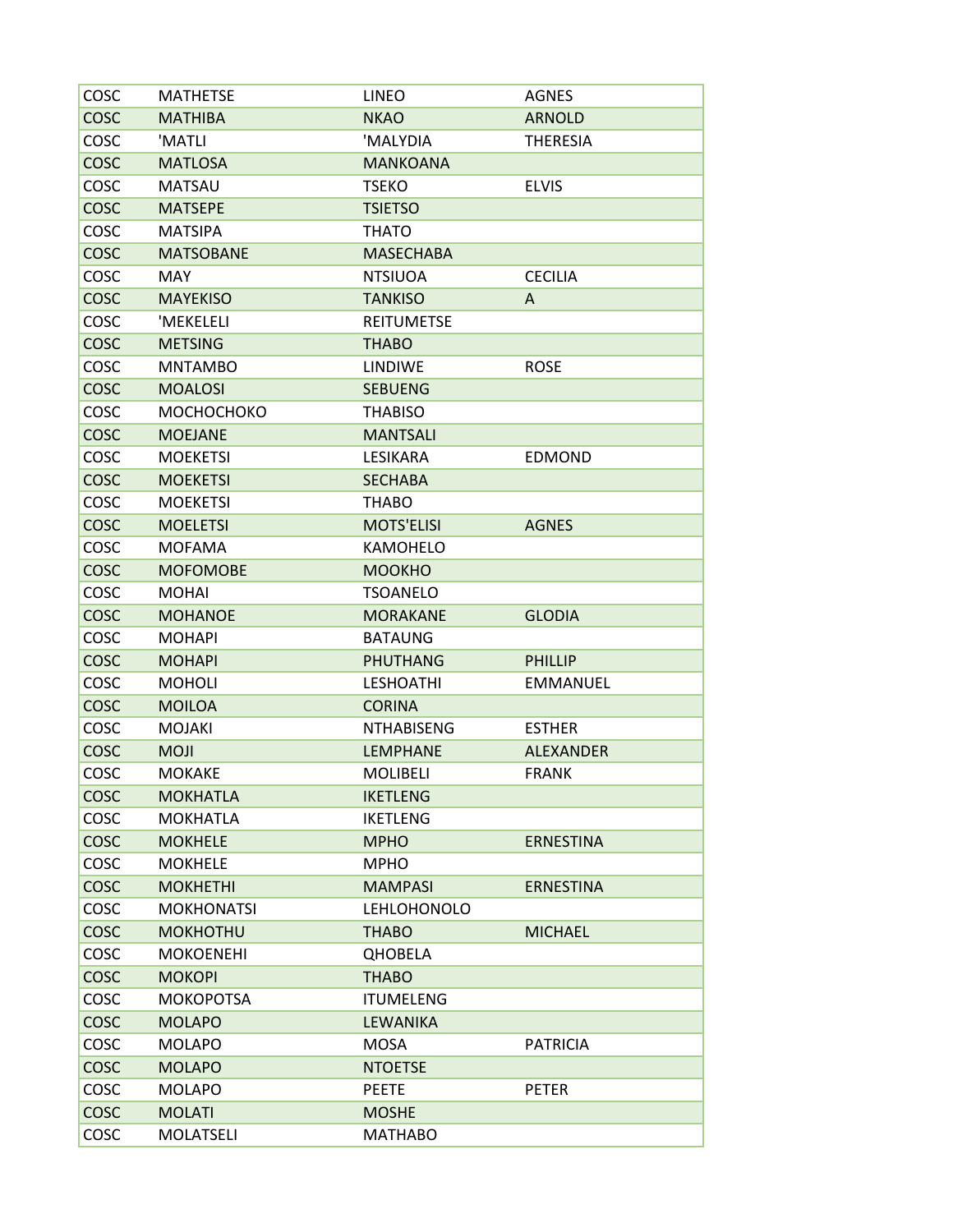| COSC        | <b>MOLEBELI</b>    | <b>TUMISANG</b>    |                   |
|-------------|--------------------|--------------------|-------------------|
| COSC        | <b>MOLEFE</b>      | MASOKAZANA         | <b>GERMINA</b>    |
| COSC        | <b>MOLEFI</b>      | <b>MAMELLO</b>     | <b>ALICE</b>      |
| COSC        | <b>MOLEKO</b>      | <b>TS'EBELETSO</b> | <b>EMELINA</b>    |
| COSC        | <b>MOLIKOE</b>     | ANGELINAH          |                   |
| COSC        | <b>MOLOANTOA</b>   | <b>KABELO</b>      | ANICIA            |
| COSC        | <b>MONAHENG</b>    | <b>MOSETSE</b>     |                   |
| COSC        | <b>MONAHENG</b>    | <b>MOTEBANG</b>    |                   |
| COSC        | <b>MONAHENG</b>    | <b>PHAEE</b>       |                   |
| COSC        | <b>MONESE</b>      | <b>LIRA</b>        |                   |
| COSC        | <b>MONONGOAHA</b>  | 'MASALEMONE        |                   |
| COSC        | <b>MONYALOTSA</b>  | <b>KATISO</b>      |                   |
| <b>COSC</b> | <b>MONYAMANE</b>   | <b>POLOTSO</b>     |                   |
| COSC        | <b>MOOROSI</b>     | <b>MOSHE</b>       | <b>PHAFOLI</b>    |
| COSC        | <b>MOQHETSOOA</b>  | LITS'ITSO          |                   |
| COSC        | <b>MORAHANYE</b>   | <b>MOKHANTSO</b>   | <b>LYLIAN</b>     |
| <b>COSC</b> | <b>MORAI</b>       | <b>MPHOMA</b>      |                   |
| COSC        | MOREMOHOLO         | <b>MPHO</b>        |                   |
| <b>COSC</b> | <b>MOREMOHOLO</b>  | <b>RELEBOHILE</b>  |                   |
| COSC        | <b>MORIE</b>       | <b>ELIZA</b>       | М                 |
| <b>COSC</b> | <b>MORIE</b>       | <b>MANTSO</b>      | <b>EMILY</b>      |
| COSC        | <b>MOROJELE</b>    | TS'EPO             |                   |
| COSC        | <b>MOROTOLI</b>    | <b>MOROTOLI</b>    | <b>VICTOR</b>     |
| COSC        | <b>MORUTHOANE</b>  | <b>KOBONENG</b>    | ANNA              |
| <b>COSC</b> | <b>MOSAASE</b>     | <b>MOSA</b>        |                   |
| COSC        | <b>MOSENENE</b>    | LEHLOHONOLO        |                   |
| <b>COSC</b> | <b>MOSES</b>       | <b>MATEBELLO</b>   |                   |
| COSC        | <b>MOSETSE</b>     | <b>MONA</b>        |                   |
| COSC        | <b>MOSHOESHOE</b>  | <b>PATRICIA</b>    | Τ.                |
| COSC        | <b>MOSHOESHOE</b>  | SETLALEMARENA      |                   |
| COSC        | <b>MOSITO</b>      | <b>MASILO</b>      |                   |
| COSC        | <b>MOSITO</b>      | SERIALONG          |                   |
| COSC        | <b>MOTAUNG</b>     | <b>NTHABISENG</b>  |                   |
| COSC        | <b>MOTETE</b>      | <b>NTHABISENG</b>  |                   |
| COSC        | <b>MOTHOALO</b>    | <b>CONSTANCIA</b>  |                   |
| COSC        | <b>MOTHOBI</b>     | <b>TS'EPISO</b>    |                   |
| <b>COSC</b> | <b>MOTJOLOPANE</b> | <b>NTHATI</b>      | <b>AUGUSTINAH</b> |
| COSC        | <b>MOTSAMAI</b>    | <b>BETHANE</b>     |                   |
| <b>COSC</b> | <b>MOTSAMAI</b>    | <b>PEISO</b>       |                   |
| COSC        | <b>MOTSAMAI</b>    | <b>THABO</b>       | DANIEL            |
| <b>COSC</b> | <b>MOTS'ELELI</b>  | <b>TLOTLISANG</b>  |                   |
| COSC        | <b>MOTUMI</b>      | LINEO              |                   |
| <b>COSC</b> | <b>MPAPEA</b>      | <b>TEBELLO</b>     |                   |
| COSC        | MPATI              | <b>MOTLATSI</b>    |                   |
| COSC        | <b>MPESA</b>       | <b>LELUMA</b>      | <b>LYDIA</b>      |
| COSC        | <b>MPHANYA</b>     | <b>MATETE</b>      |                   |
| COSC        | <b>MPHANYA</b>     | <b>NTHOATENG</b>   |                   |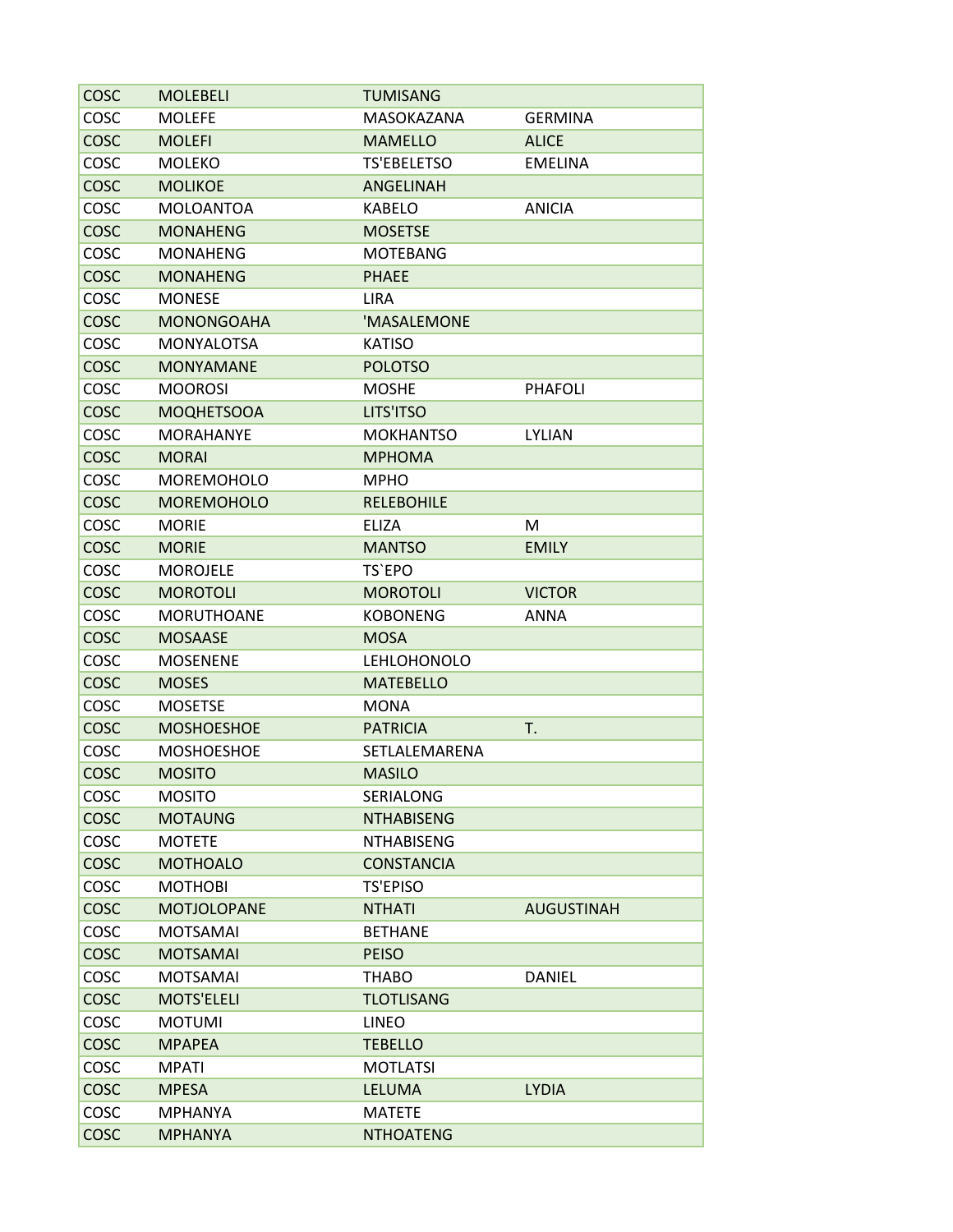| COSC        | <b>MPHANYA</b>    | <b>RIKABE</b>       | <b>VICTOR</b>     |
|-------------|-------------------|---------------------|-------------------|
| COSC        | <b>MPHOLE</b>     | <b>DANIEL</b>       |                   |
| COSC        | <b>MPHOLE</b>     | <b>HOPO</b>         | <b>HENRY</b>      |
| COSC        | <b>MPHOLE</b>     | <b>MABILITSOE</b>   |                   |
| COSC        | <b>MPOKATHE</b>   | <b>TEBOHO</b>       |                   |
| COSC        | <b>MPOKO</b>      | <b>LISEMA</b>       | <b>ERNEST</b>     |
| COSC        | <b>MPOKO</b>      | <b>TLHAKANELO</b>   | <b>GERARD</b>     |
| COSC        | <b>MQEDLANA</b>   | <b>THATO</b>        |                   |
| COSC        | MTHIMK'HULU       | <b>NVOLANE</b>      |                   |
| <b>COSC</b> | 'MUSI             | <b>BOKANG</b>       |                   |
| COSC        | <b>NABILE</b>     | <b>THATO</b>        |                   |
| COSC        | <b>NCHAKA</b>     | <b>PHOMOLO</b>      | <b>JOSEPHINE</b>  |
| COSC        | <b>NDABA</b>      | <b>THABO</b>        | <b>ELVICE</b>     |
| COSC        | <b>NKETSI</b>     | <b>RETIMELETSOE</b> |                   |
| COSC        | <b>NKHAHLE</b>    | <b>MMALIPOLELO</b>  |                   |
| <b>COSC</b> | <b>NKHASI</b>     | <b>PHETHANG</b>     | <b>IRENE</b>      |
| COSC        | <b>NKHETHOA</b>   | <b>NKHETHOA</b>     |                   |
| COSC        | <b>NOKO</b>       | 'NEANG              |                   |
| COSC        | <b>NONYANE</b>    | <b>NONYANE</b>      |                   |
| COSC        | <b>NTAOTE</b>     | <b>LINEO</b>        |                   |
| COSC        | <b>NTAOTE</b>     | <b>MOSHOESHOE</b>   | <b>THOMAS</b>     |
| COSC        | <b>NTELO</b>      | <b>MATSELISO</b>    | <b>ANASTACIA</b>  |
| COSC        | <b>NTHOANA</b>    | <b>MATSIE</b>       |                   |
| <b>COSC</b> | <b>NTHONTHO</b>   | <b>TEBOHO</b>       | <b>MARTIN</b>     |
| COSC        | NTILI             | <b>SECHABA</b>      |                   |
| COSC        | <b>NTLATLAPA</b>  | <b>NTSIBANE</b>     | <b>STEPHEN</b>    |
| COSC        | <b>NTLOI</b>      | <b>ITUMELENG</b>    | <b>IRENE</b>      |
| <b>COSC</b> | <b>NTSATSI</b>    | LIKELELI            |                   |
| COSC        | <b>NYAI</b>       | ARABANG             |                   |
| COSC        | <b>PALESA</b>     | <b>NTEENE</b>       |                   |
| COSC        | <b>PEBANE</b>     | <b>ITUMELENG</b>    | <b>ELIZABETH</b>  |
| COSC        | <b>PEETE</b>      | <b>MOHALE</b>       | <b>THOMAS</b>     |
| COSC        | <b>PETLANE</b>    | <b>KENEUOE</b>      | <b>ELIZABETH</b>  |
| COSC        | PHATS'OANE        | <b>PASEKA</b>       |                   |
| COSC        | <b>PITSO</b>      | <b>LITEBOHO</b>     | <b>PATIENCE</b>   |
| <b>COSC</b> | <b>PITSO</b>      | <b>PHELLO</b>       | <b>AUGUSTINUS</b> |
| COSC        | <b>POKOTHOANE</b> | <b>KHOSANA</b>      | <b>GILES</b>      |
| <b>COSC</b> | <b>POSHOLI</b>    | <b>NCHAKHA</b>      | <b>JOHN</b>       |
| COSC        | <b>PUTSOA</b>     | <b>THATO</b>        |                   |
| COSC        | <b>PUTSOANE</b>   | <b>KEKETSO</b>      |                   |
| COSC        | QHALA             | 'MAPULE             | <b>CHRISTINE</b>  |
| <b>COSC</b> | <b>QHOBANE</b>    | <b>BULARA</b>       | <b>PATRICK</b>    |
| COSC        | <b>QHOMANE</b>    | 'MATHABO            | <b>CHRISTINE</b>  |
| <b>COSC</b> | QHOOMO            | <b>TLOTLISANG</b>   |                   |
| COSC        | QHOTSOKOANE       | <b>MAMONARE</b>     |                   |
| COSC        | <b>RAFUTHO</b>    | <b>JARA</b>         |                   |
| COSC        | RAMABITSA         | RASETABELA          |                   |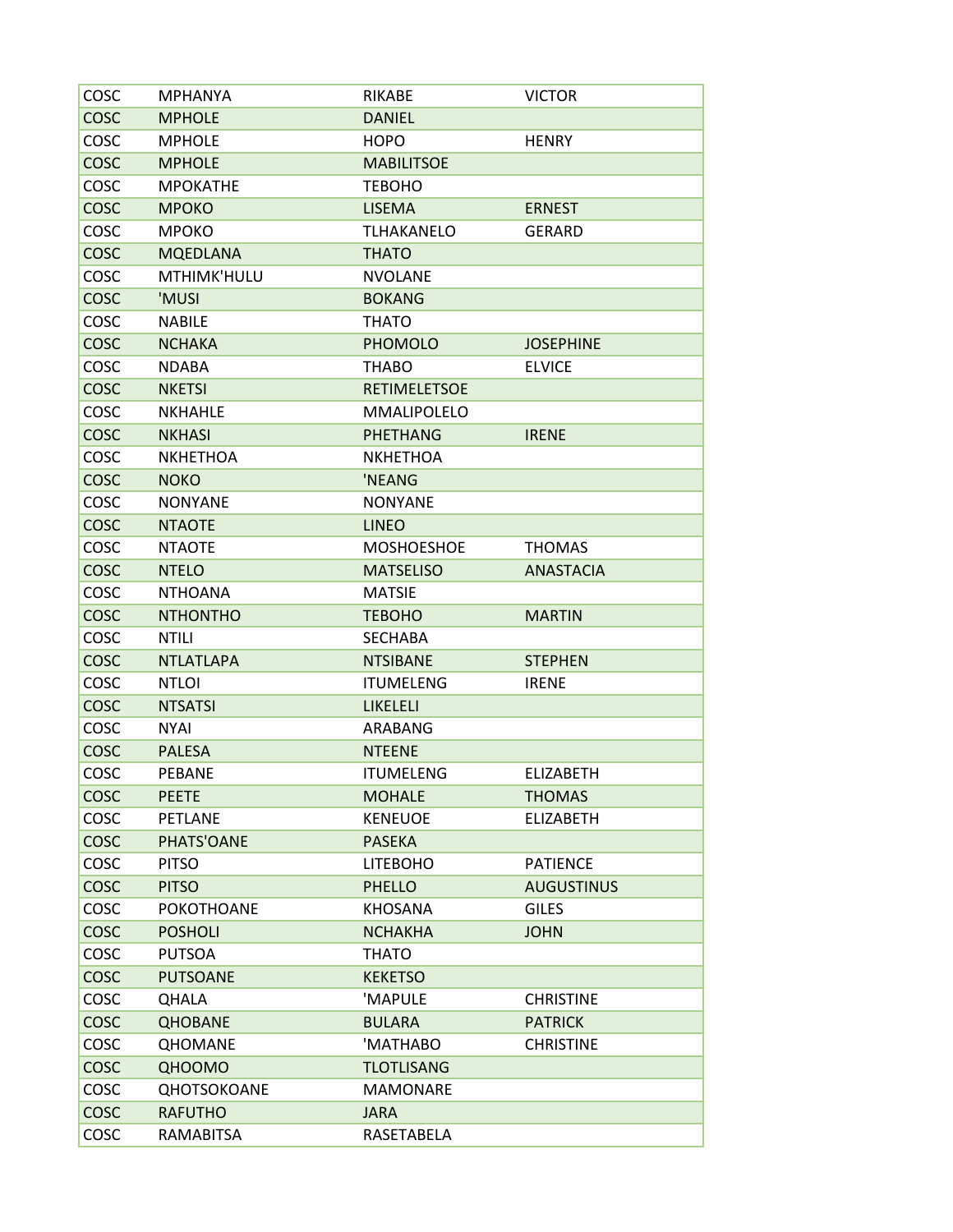| COSC        | <b>RAMAKETEKETE</b> | <b>THABANG</b>       |                   |
|-------------|---------------------|----------------------|-------------------|
| COSC        | RAMAKHANNA          | SELEBALO             | <b>JOSEPH</b>     |
| COSC        | RAMALEFANE          | <b>RETHABILE</b>     | <b>THERESIA</b>   |
| COSC        | RAMARIKHOANE        | <b>RUTH</b>          | MAMATHULA         |
| COSC        | <b>RAMATSOSO</b>    | <b>SELLOANE</b>      | <b>IGLET</b>      |
| COSC        | <b>RAMMONENG</b>    | <b>ITUMELENG</b>     |                   |
| <b>COSC</b> | <b>RAMOEA</b>       | <b>THABISO</b>       |                   |
| COSC        | RAMOKEBE            | <b>PALESA</b>        | <b>AUGUSTINA</b>  |
| <b>COSC</b> | RAMOKHATHALI        | <b>MATSELISO</b>     |                   |
| COSC        | <b>RAMOQOPO</b>     | <b>HAPE</b>          | <b>DAVID</b>      |
| COSC        | <b>RAMOSOEU</b>     | <b>NTHABELENG</b>    |                   |
| COSC        | <b>RAMOTETE</b>     | <b>MATS'ELISO</b>    | <b>VERONICA</b>   |
| COSC        | <b>RAMPAI</b>       | <b>SELEMENG</b>      |                   |
| COSC        | RAMPOU              | <b>MOEMISI</b>       |                   |
| COSC        | <b>RAPAPA</b>       | 'MALIRA              |                   |
| COSC        | <b>RAPEANE</b>      | <b>T'SOARELO</b>     |                   |
| <b>COSC</b> | <b>SAKOANE</b>      | <b>ISAKA</b>         |                   |
| COSC        | SAREMONE            | MASINGOANENG         |                   |
| <b>COSC</b> | <b>SCOUT</b>        | <b>MOEKETSI</b>      | <b>PANCRATIUS</b> |
| COSC        | SEBATANE            | <b>RELEBOHILE</b>    |                   |
| <b>COSC</b> | <b>SEBEKO</b>       | <b>BUISIWE</b>       | <b>JEMINAH</b>    |
| COSC        | <b>SEBINANE</b>     | 'MASONTAHA           |                   |
| <b>COSC</b> | <b>SEFUTHI</b>      | <b>MAMOK'HETHA</b>   |                   |
| COSC        | <b>SEJANA</b>       | <b>THABANG</b>       |                   |
| COSC        | <b>SEKABI</b>       | <b>ROBERT</b>        |                   |
| COSC        | SEKAUTU             | <b>JOSEPH</b>        | J                 |
| COSC        | <b>SEKESE</b>       | <b>PUSETSO</b>       |                   |
| COSC        | <b>SEKHOBE</b>      | <b>KHOSI</b>         |                   |
| COSC        | <b>SEKHONYANA</b>   | <b>MAKHEBESELA</b>   |                   |
| COSC        | SEKOALA             | <b>MASENATE</b>      | <b>CORNELIA</b>   |
| COSC        | <b>SEKOATI</b>      | <b>POKANE</b>        |                   |
| COSC        | <b>SEKOPA</b>       | <b>MOLUPE</b>        |                   |
| <b>COSC</b> | <b>SELIALIA</b>     | <b>FETANG</b>        | <b>JUSTICE</b>    |
| COSC        | SELLO               | <b>MOTLALETSATSI</b> | ADELINA           |
| <b>COSC</b> | <b>SELLO</b>        | 'MUSELETSI           | E.                |
| COSC        | SEMAKALE            | <b>KEKELETSO</b>     |                   |
| <b>COSC</b> | <b>SEPHOZO</b>      | <b>LIAKO</b>         |                   |
| COSC        | SEQOBELA            | <b>PABALLO</b>       |                   |
| <b>COSC</b> | SEUTLOALI           | 'MAMOHLOMINYANE      |                   |
| COSC        | SHAKHANE            | LIENGOANE            |                   |
| <b>COSC</b> | <b>SHALE</b>        | <b>MANKOTSENG</b>    |                   |
| COSC        | SHAPU               | <b>MOSHOELA</b>      |                   |
| <b>COSC</b> | SOAI                | <b>MATS'ELISO</b>    | <b>ALEXINA</b>    |
| COSC        | SUHLANE             | <b>THATO</b>         |                   |
| <b>COSC</b> | <b>SUTHISI</b>      | <b>TSITSO</b>        |                   |
| COSC        | <b>TAASO</b>        | <b>RELEBOHILE</b>    | <b>RACHEL</b>     |
| <b>COSC</b> | <b>TAOLE</b>        | <b>MPHO</b>          |                   |